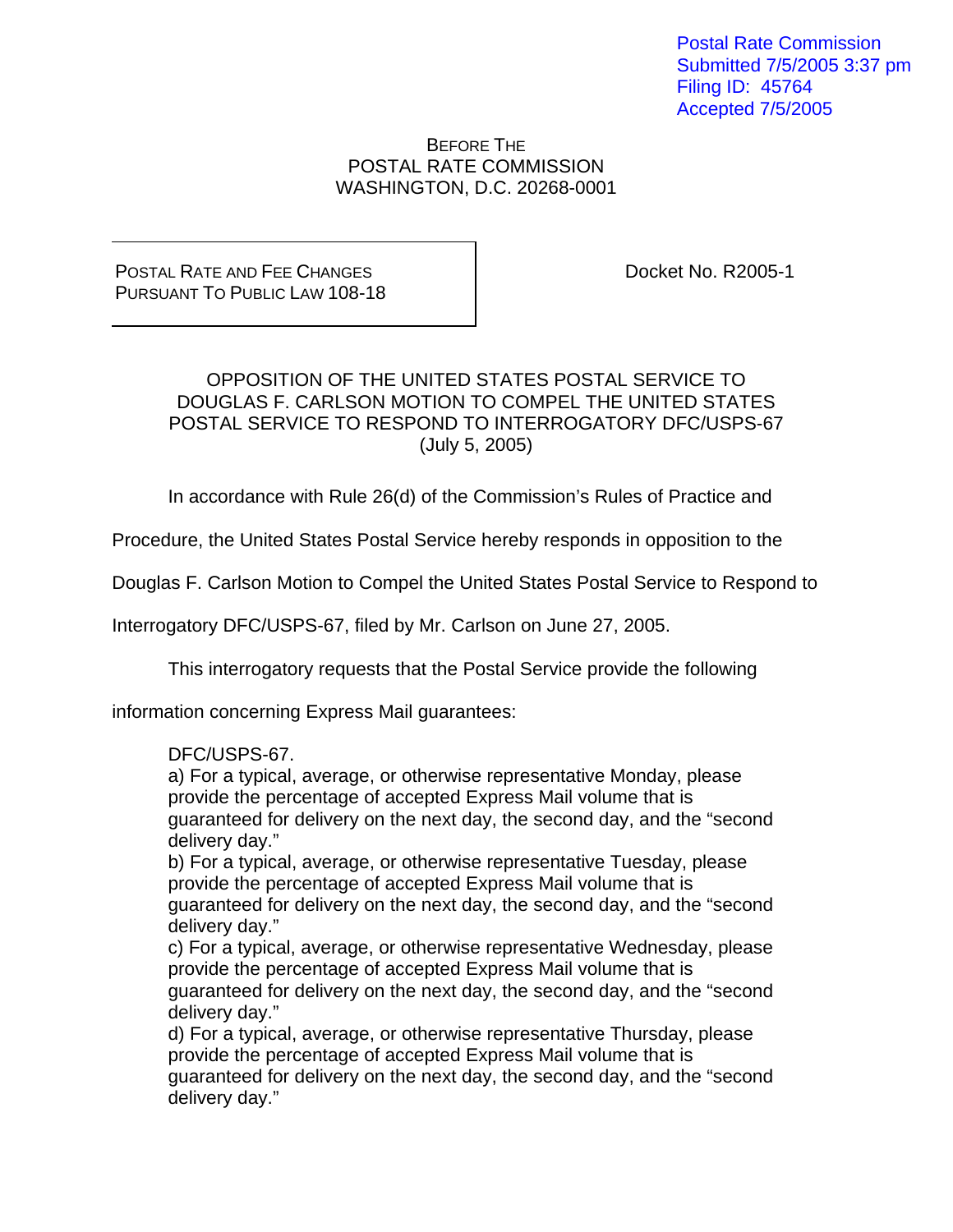e) For a typical, average, or otherwise representative Friday, please provide the percentage of accepted Express Mail volume that is guaranteed for delivery on the next day, the second day, and the "second delivery day." f) For a typical, average, or otherwise representative Saturday, please provide the percentage of accepted Express Mail volume that is guaranteed for delivery on the next day, the second day, and the "second delivery day." g) For a typical, average, or otherwise representative Sunday, please provide the percentage of accepted Express Mail volume that is guaranteed for delivery on the next day, the second day, and the "second delivery day."

The Postal Service objected to this interrogatory on June 13, 2005, pointing out that it

lacks any fundamental relevance to this proceeding, as any daily variations that a

response to this interrogatory might show would not bear on the overall value of

Express Mail service.

In his motion to compel, Mr. Carlson asserts that the information sought by this

interrogatory is relevant because "the speed of delivery of Express Mail affects [its]

value of service," and particularly that "daily fluctuations in service levels affect the value

of Express Mail service." On this latter point, Mr. Carlson argues that customers "may

view Express Mail as having a lower value of service" if guarantees on Fridays or

Saturdays are for a lengthier time period than other days of the week.

 The arguments advanced by Mr. Carlson are remarkably similar to arguments made by the Office of the Consumer Advocate (OCA) and rejected by the Presiding Officer in Docket No. R2001-1 after the OCA requested Express Mail data broken out by day of the week. In interrogatory OCA/USPS-119/R2001-1, the OCA asked for Express Mail volumes, revenues, and performance data disaggregated by each day of the week. The OCA argued, just as Mr. Carlson argues here, that this data, particularly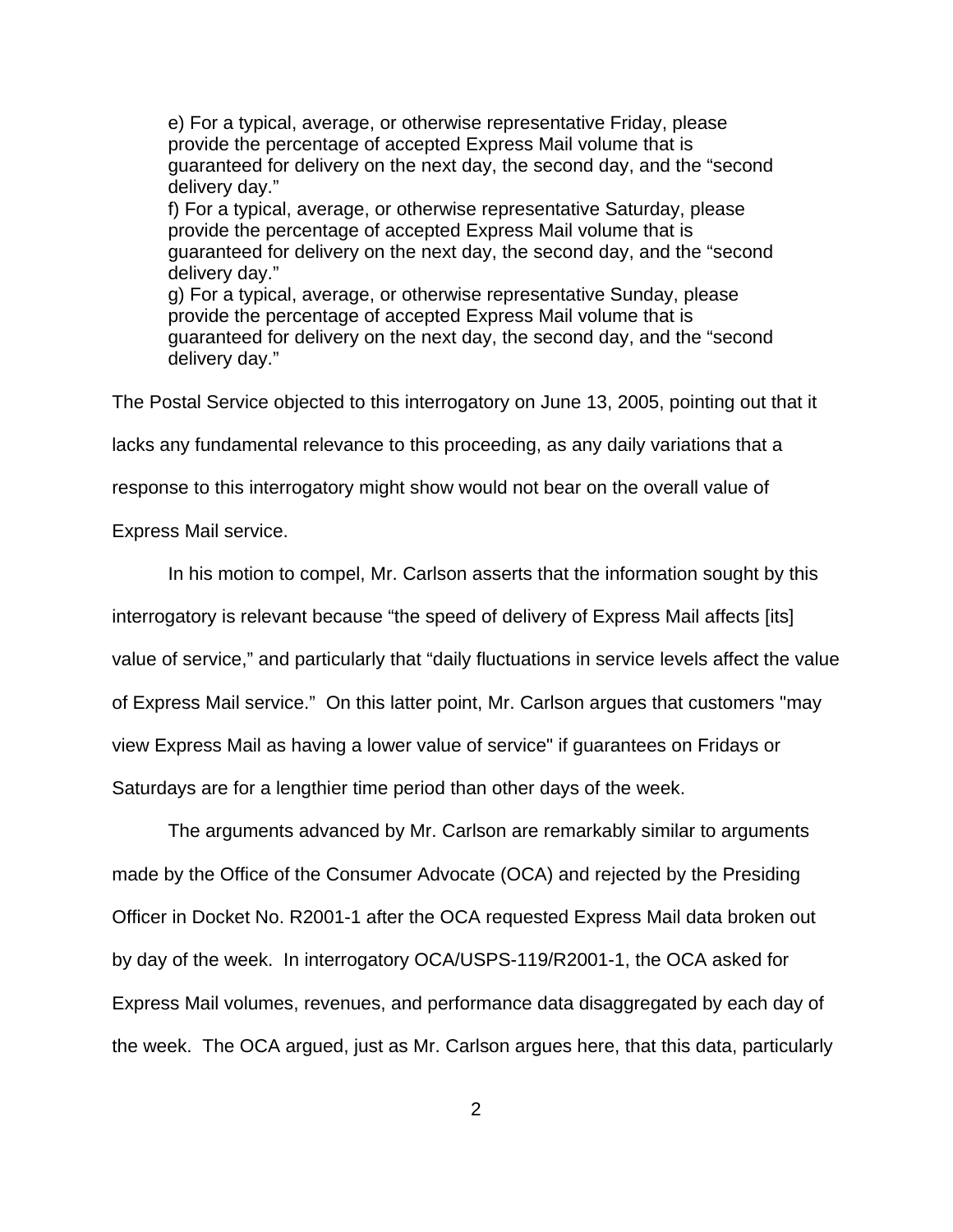the performance data, was necessary in order to make a comparison between the delivery of Express Mail entered late in the week and the delivery of Express Mail entered early in the week or the middle of the week.<sup>1</sup> In Presiding Officer's Ruling No. R2001-1/28, however, the Presiding Officer denied the OCA's motion to compel, agreeing with the Postal Service that "daily variations" in Express Mail delivery "would not necessarily bear on the overall value of Express Mail service," and thus would make only a "slight" contribution to the evidentiary record.<sup>2</sup>

Thus, while Mr. Carlson asserts that "data revealing fluctuations in the level of Express Mail service throughout the week are relevant to the value of Express Mail service," Commission precedent establishes the minimal, if any, relevance of this data to postal ratemaking. The Postal Service already has provided, in its response to DFC/USPS-77, the best data it has available to compile aggregate figures for the volume of Express Mail guaranteed for delivery in one day, two days, three days, and four days, and there is simply nothing to be gained in this proceeding by further disaggregating this data by each day of the week. As the Postal Service noted in the last rate case in successfully arguing against the OCA's motion to compel, the focus of any ratemaking exercise in which rates do not vary based on the day of the week is the *overall* value of Express Mail service, and any daily fluctuations that disaggregating this data may show simply do not bear on that overall value of service.

 $\overline{a}$ 

<sup>1</sup>*See* Docket No. R2001-1, Office of the Consumer Advocate Motion to Compel Production of Documents Requested in OCA/USPS-119 and 123(a) (November 19, 2001), at 2.

<sup>&</sup>lt;sup>2</sup> See Presiding Officer's Ruling No. R2001-1/28 (January 3, 2002), at 3-4. The Presiding Officer did require the Postal Service to provide the delivery performance data requested by the OCA in OCA/USPS-119(b) broken out by quarter. *See id.*